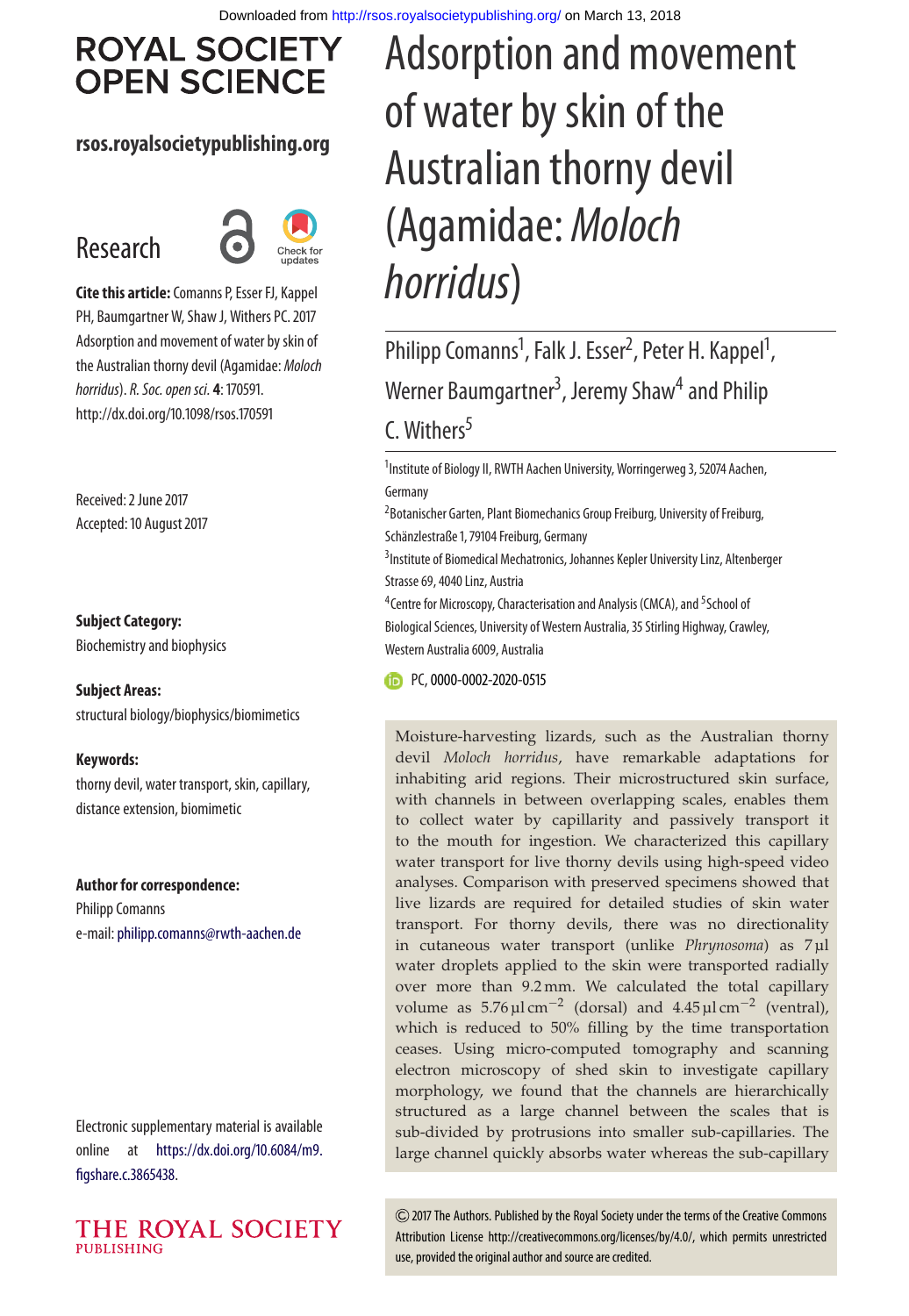structure extends the transport distance by about 39% and potentially reduces the water volume required for drinking. An adapted dynamics function, which closely reflects the channel morphology, includes that ecological role.

# 1. Introduction

Adaptations in nature to limited resources such as water scarcity are well studied. Some snakes, toads, arthropods and even mammals have been found to survive water scarcity by using their body surface to collect water from various sources [\[1](#page-10-0)[–7\]](#page-10-1). Several plants also show water collection mechanisms [\[8](#page-10-2)[–10\]](#page-10-3). Collection of water and/or water handling has been of particular interest regarding the potential transfer of the underlying water collection mechanisms to technical applications, e.g. for fog collection [\[11](#page-10-4)[–14\]](#page-10-5), condensation [\[12,](#page-10-6)[15\]](#page-10-7) or water transportation [\[7,](#page-10-1)[16\]](#page-11-0). Some specialized lizards, like the Australian thorny devil (Agamidae: *Moloch horridus*) and the Texas horned lizard (Iguanidae: *Phrynosoma cornutum*), have a spectacular ability to harvest environmental moisture using their skin [\[17,](#page-11-1)[18\]](#page-11-2). These lizards can inhabit arid environments presumably in part because of their ability to collect water on their skin when drinking water is inaccessible [\[19–](#page-11-3)[25\]](#page-11-4). The phenomenon of collecting environmental water after rain fall using the skin has previously been termed 'water absorption' [\[26](#page-11-5)[,27\]](#page-11-6), 'blotting paper effect' [\[28\]](#page-11-7) and 'rainharvesting' [\[21](#page-11-8)[,22,](#page-11-9)[29\]](#page-11-10). The recently proposed term 'moisture harvesting' is perhaps the most appropriate term, as it describes the different kinds of water acquisition more comprehensively [\[19\]](#page-11-3). Such moistureharvesting systems have interesting biomimetic implications. Accordingly, biomimetic studies of these lizards are invaluable, with respect to adapting biological mechanisms for anthropological roles of water acquisition e.g. for surface wettability and directional liquid transport [\[19](#page-11-3)[,30\]](#page-11-11), sampling/collection of target material for detection systems [\[31\]](#page-11-12), or lubrication [\[32\]](#page-11-13).

The physical ability of thorny devils and horned lizards to harvest moisture is apparently required by their inability to drink directly, reflecting their oral and lingual adaptations for eating small ants [\[18,](#page-11-2)[33](#page-11-14)[,34\]](#page-11-15). Water collection is enabled by the role of small skin channels between the scales that accumulate water, which then is transported to the mouth for drinking [\[19,](#page-11-3)[20](#page-11-16)[,23,](#page-11-17)[35\]](#page-11-18). In particular, the channels enable a passive transport of collected water to the mouth by capillary action [\[19](#page-11-3)[,23](#page-11-17)[,25\]](#page-11-4), where (active) ingestion occurs by jaw movements [\[22](#page-11-9)[,25](#page-11-4)[,35\]](#page-11-18). As the integument of desert lizards is substantially waterproof to minimize water loss by evaporation [\[25,](#page-11-4)[28](#page-11-7)[,36\]](#page-11-19), adsorption of collected water across the skin is precluded. Thus transportation of water to the mouth is a physiologically essential requirement.

The skin channels that facilitate water transport are formed by partially overlapping (imbricate) scales with a narrow opening on their superficial side by which a semi-tubular system of channels is formed that extends over the lizard's entire body surface [\[23\]](#page-11-17). In morphological studies the channels were found to have a width of 100–250 µm at their basal part, but narrower openings at the surface, i.e. 100–150 µm [\[23](#page-11-17)[,25\]](#page-11-4). Besides these morphological investigations, an experimental approach has predicted an average channel width of  $224 \mu m$ , from equilibrium of the capillary force and gravitational force at 9.9 cm vertical transport distance [\[25\]](#page-11-4). The channels have globular protrusions that form narrow subchannels of up to  $50 \mu m$  depth and their surface is covered with an Oberhäutchen surface structure, i.e. fine-scale dimpling [\[23](#page-11-17)[,35\]](#page-11-18).

Previous skin morphology studies have focused on single channels or described their general role in water transport. Consequently, we characterize here the channel structures and how they transport water over the skin in more detail, regarding water velocity, transport distance and directionality of applied droplets for live thorny devils. We also compare water transport functionality with morphological aspects of the capillary network, with a focus on determining the potential role of the sub-channels in the skin for water transport. Water transport by skin capillaries is also analysed for preserved thorny devils (museum specimens) to determine whether they can substitute for experiments with live lizards, and be used to screen museum collections for further species with the potential ability of skin water transport. Our findings are also applied to a model of skin water transport to illustrate the functional principles of the skin micro-structural adaptation of *M. horridus* to its ecological niche.

## 2. Material and methods

*Moloch horridus* (snout–vent length: 94.5 ± s.e.m. 4.7 mm, body weight: 39.86 ± 6.39 g; *n* = 6) were collected at Mt. Gibson Iron Ltd. mine site (Western Australia) and transported to the laboratory at the University of Western Australia. They were maintained in terraria with sand substrate and vegetation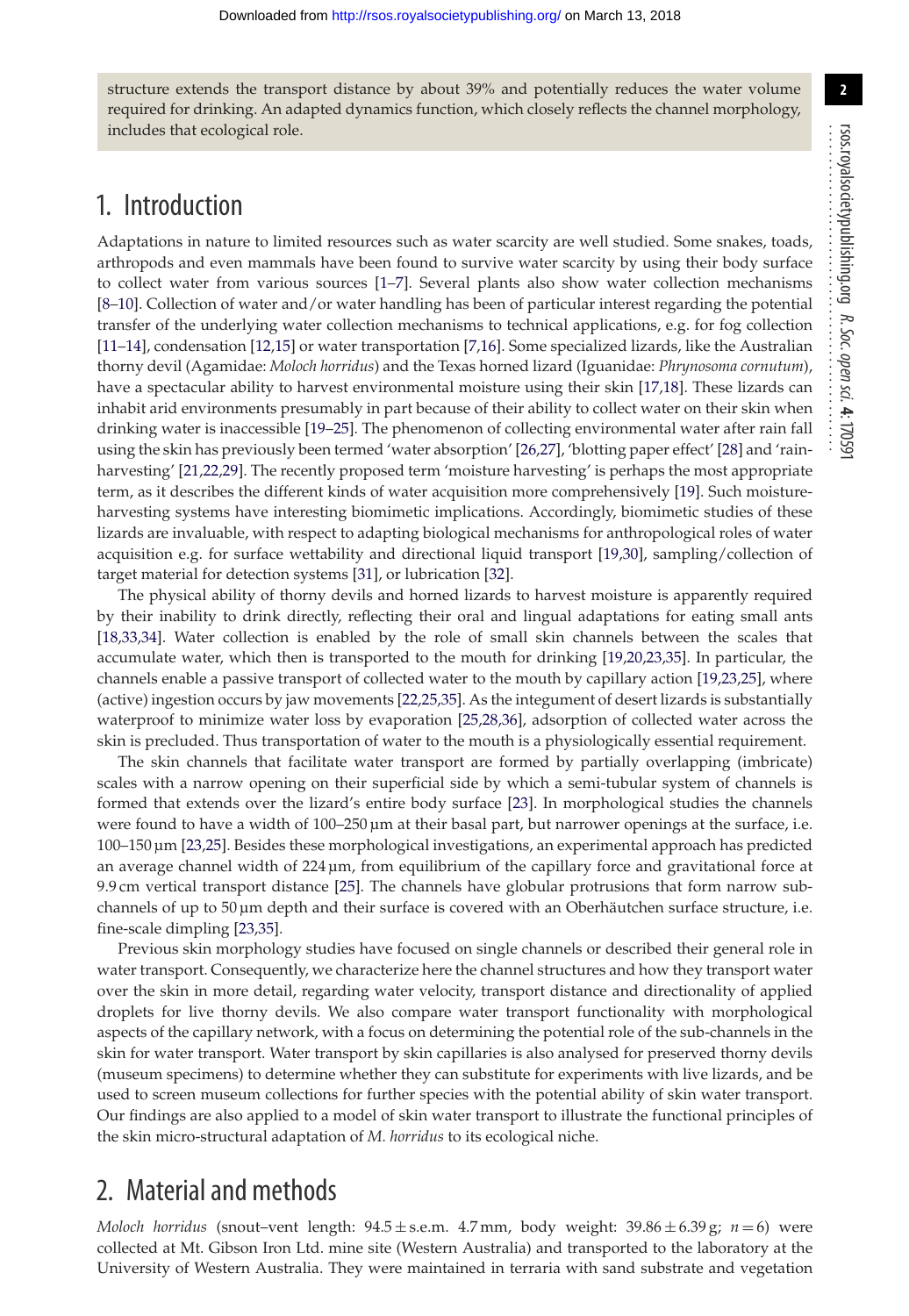for environmental enrichment, and fed locally-collected ants every 1–2 days; they were returned to their capture site after 18 days. Each lizard was used in experiments less often than every second day, and only one experiment was conducted per lizard per day to minimize any handling stress. Thorny devils were weighed to ±0.0001 g using an A&D electronic balance (ER-182A).

#### 2.1. Cutaneous water transport

We applied 7 µl droplets of coloured water (1% blue food dye, Queen Fine Foods, Alderley, Australia) onto the skin of live thorny devils, and video recorded the adsorption and spread of the water droplet while lizards were gently held in position by hand for up to one minute. The dyed water was washed off the skin immediately after video-recording stopped.

Skin capillary water transport was also analysed for preserved specimens (Western Australian Museum, *Moloch horridus* 124889, 164322, 166290, 166291). The preserved lizards (stored in 70% ethanol) were dried in air for one hour before coloured water droplets were applied and video recorded. All measurements were repeated on a second day.

Videos of the transported coloured water droplets provided an optical method for velocity measurement. Video analysis was conducted using digital high-speed microscopy (125 fps; Keyence VW-9000, Keyence Deutschland GmbH, Neu-Isenburg, Germany) with accompanying analysis software. For scale, the video image was calibrated for each recording using a ruler placed on the lizard skin before applying the water droplet (time *t*0). The number of channels and spreading area when the water droplet was no longer apparent above the surface (time  $t_1$ ) and when water transport ceased (time  $t_2$ ) were determined from droplets applied to each thorny devil's dorsal and ventral body surface (i.e. one droplet per lizard per surface). As the channels are open toward the skin surface, coloured water remains visible in the channels throughout the experiment. We then measured the spreading area for the droplets and calculated the number of channels for *t*<sup>1</sup> and *t*<sup>2</sup> according to the previously determined channel density.

## 2.2. Morphological scanning electron microscopy analyses

Moulting skin samples were also used for scanning electron microscope (SEM) imaging. The shed skin was sputter-coated (without further treatment) with gold and examined using a SEM (525 M; Philips AG, Amsterdam, Netherlands). The length of skin channels was determined as the mean distance between the intersection points with two other channels. The precise location of an intersection between two channels was defined as the geometric centre of a circle that was accurately placed in the intersection area.

## 2.3. Morphological light microscopy analyses

Moulting skin samples were gently removed from dorsal and ventral body sides of a specimen preserved when about to shed (Zoological Research Museum Koenig, Bonn, Germany, *Moloch horridus* 21313) using polyvinysiloxane (President light body casting material, Coltene, Switzerland). As topological negatives, they enabled visualization of the channel network. Light microscopic analysis of the skin morphology was conducted using a binocular microscope (SMZ-168, Motic Ltd., Xiamen, China) with a digital camera (Moticam 3.0, Motic Ltd., Xiamen, China).

## 2.4. Morphological micro-computed tomography analyses

For analysis of the skin channels by micro-computed tomography  $(\mu$ CT), skin samples (approx. 1 × 3 mm) were taken from different body regions of an alcohol-fixed specimen (Western Australian Museum, Perth, Australia, *Moloch horridus* 124889). These samples were fixed in position in a polyethylene tube. A negative stain containing 350 mg organically-bound iodine per ml (Optiray® 350, Tyco Healthcare, Cork, Ireland) was used to provide contrast with the fluid surrounding the scales. The polyethylene tube was then sealed with dental wax and scanned by µCT at 40 keV and 75 µA (Versa 520, Zeiss) with  $4\times$  optical magnification. A scan resolution of 1.5 µm pixel size was achieved with a scan volume of  $1.5$  mm<sup>3</sup>. A total of 1601 projection images were acquired through  $360^{\circ}$  rotation, with an exposure time of 6s each. A camera binning of 2 was used to reduce background noise. The raw data were reconstructed (XMReconstructor v8, Zeiss) using a centre shift of −2 and standard beam hardening correction with a beam hardening constant of 0.5 and a reconstruction filter set to a kernel size of 0.7.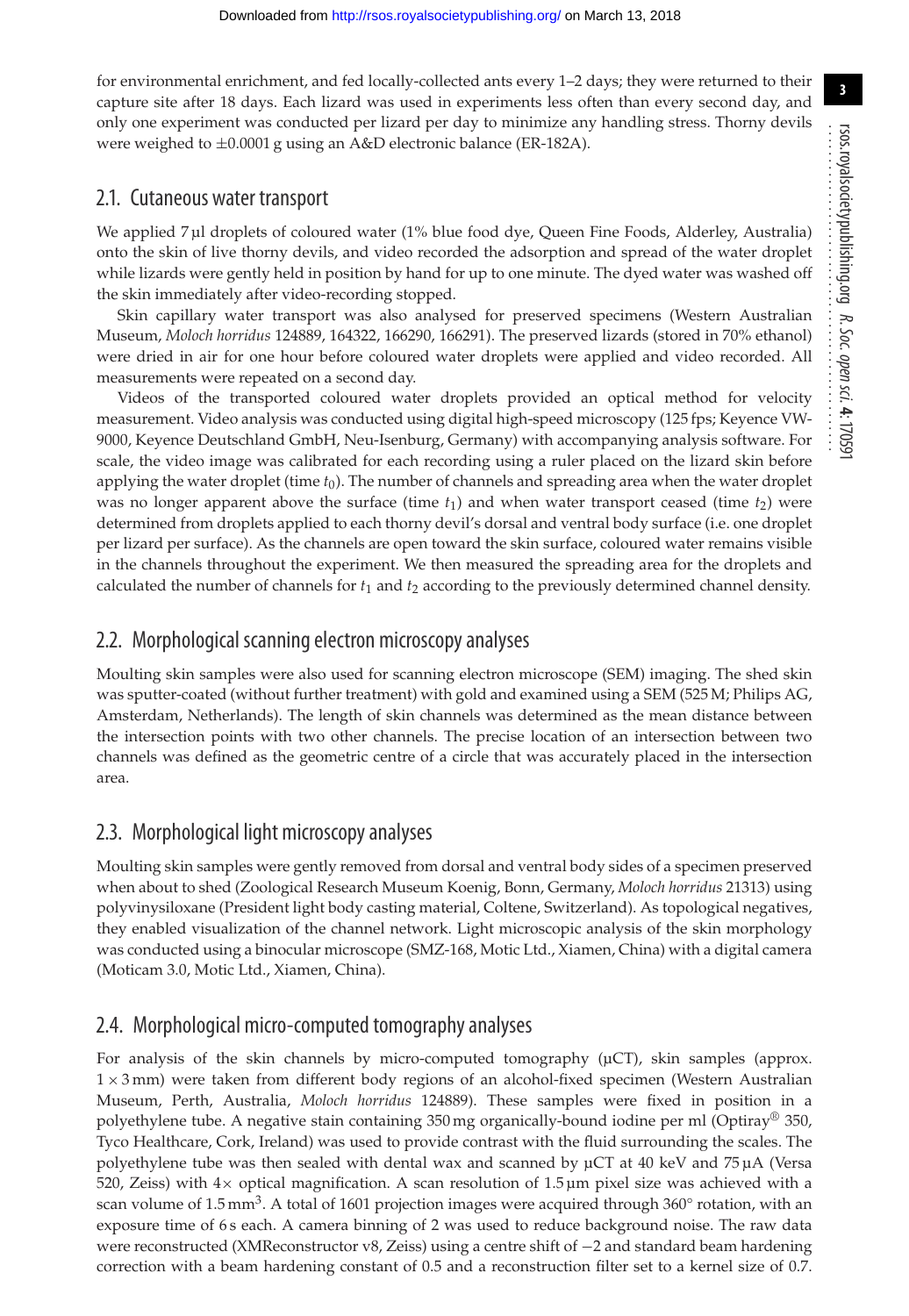**4**

Reconstructed axial sections were saved as 16 bit TXM files and visualized using a 3D software package (AVIZO FOR FEI SYSTEMS – Materials Science v. 8.1.0, FEI).

#### 2.5. Statistical analyses

All data are presented as mean ± s.e.m. (with sample size *n*) unless indicated otherwise. Data were analysed using a Student's *t*-test or analysis of variance (ANOVA) followed by a least significant difference (LSD) test for multiple comparisons between pairs of means. Non-parametric tests such as Wilcoxon Signed Rank test or Kruskal–Wallis test were used to avoid assumptions of underlying distributions of the data. All tests were performed using SPSS v. 21.0 (IBM); *p* < 0.05 was regarded as significant.

# 3. Results

#### 3.1. Capillary water transport for live thorny devils

Coloured water droplets applied to the skin of live thorny devils rapidly entered the skin channels and spread over the skin surface in all directions from the point of application [\(figure 1](#page-4-0)*a*,*b*). The transport velocity of the coloured water droplet decreased rapidly over time [\(figure 1](#page-4-0)*c*; electronic supplementary material, videos S1 and S2). Both dorsal and ventral skin had similar velocities of spreading, independent of rostral, caudal and lateral directions (electronic supplementary material, figure S3). When comparing the mean velocities in all directions for dorsal and ventral skin, the initial velocities appear to be slightly faster dorsally  $(14.08 \pm 1.76 \text{ mm s}^{-1})$  than on the ventral body side  $(11.53 \pm 1.65 \text{ mm s}^{-1})$ .

Water droplets applied to the lizards' skin at time  $t_0$  were adsorbed completely (i.e. at  $t_1$ ) into the channels between the scales after  $1.17 \pm 0.35$  s (dorsal) and  $2.08 \pm 0.38$  s (ventral). Transportation then continued significantly (repeated measures ANOVA:  $F_{1,36} = 93.2$ ,  $p < 0.001$ ) until  $t_2$ , the time by which velocities became un-measurable and the water front appeared to stop at maximum duration. The transport duration time  $t_2$  for live thorny devils was  $9.79 \pm 0.91$  s (dorsal) and  $8.56 \pm 0.98$  s (ventral). There were no significant difference between body sides (repeated measures ANOVA:  $F_{1,36} = 0.03$ ,  $p = 0.856$ ).

A radial transportation was observed for water droplets (7 µl) applied to live thorny devils' skin, i.e. the same distance in every direction (ANOVA:  $F_{2,249} = 0.39$ ,  $p = 0.681$ ), but most of the scale surface did not become wetted [\(figure 1](#page-4-0)*a*,*b*). We therefore determined the average transport distance as mean radius of rostral, caudal and lateral directions, which at time  $t_1$  were  $6.36 \pm 0.16$  mm for dorsal and  $6.97 \pm 0.27$  mm for ventral skin, respectively. These radii are significantly smaller than those measured at time  $t_2$  for dorsal (9.20  $\pm$  0.22 mm) and for ventral (9.25  $\pm$  0.25 mm) skin (repeated measures ANOVA:  $F_{1,124} = 6.55$ ,  $p = 0.012$ ). No significant differences were obtained between body sides (repeated measures ANOVA: *F*1,124 = 1.14, *p* = 0.288).

The skin area covered by 7 µl droplets was measured as  $121.5 \pm 6.6$  mm<sup>2</sup> (dorsal) and  $157.4 \pm 17.7$  mm<sup>2</sup> (ventral) at  $t_1$ , and as  $268.5 \pm 15.2$  mm<sup>2</sup> (dorsal) and  $289.5 \pm 27.6$  mm<sup>2</sup> (ventral) at  $t_2$ . There was a significant difference between  $t_1$  and  $t_2$  (repeated measures ANOVA:  $F_{1,39} = 196.2$ ,  $p < 0.001$ ), but not between dorsal and ventral sides (repeated measures ANOVA:  $F_{1,39} = 1.65$ ,  $p = 0.207$ ). To determine the channel volume per area, we first determined the total number of included skin channels at *t*<sup>2</sup> for dorsal and ventral body side with one droplet per thorny devil, i.e. six in total. The resulting channel density was  $5.95 \pm 1.02 \text{ mm}^{-2}$  (dorsal) and  $5.44 \pm 0.80 \text{ mm}^{-2}$  (ventral), which did not differ significantly (*t*-test:  $p = 0.679$ ). Based on these reference values we calculated the number of included channels from measured transportation areas as  $722.5 \pm 39.2$  (dorsal) and  $856.4 \pm 96.4$  (ventral) at  $t_1$ , and as  $1596.5 \pm 90.4$  (dorsal) and  $1575.0 \pm 150.1$  (ventral) at  $t_2$ . Again,  $t_1$  and  $t_2$  differed significantly (repeated measures ANOVA: *F*1,39 = 201.0, *p* < 0.001), but no significant difference was obtained between body sides (repeated measures ANOVA:  $F_{1,39} = 0.21$ ,  $p = 0.651$ ). The channel volume was then calculated from both the number of channels at the time *t*<sup>1</sup> and the transportation area as 5.76 µl cm−<sup>2</sup> (dorsal) and  $4.45 \,\mathrm{\upmu \, cm^{-2}}$  (ventral).

## 3.2. Capillary water transport for preserved thorny devils

For thorny devils preserved as museum specimens, water transport was less pronounced than for live specimens, indicated by a delay of up to several seconds after application of the droplet to the start of transport, and longer transport durations up to 105s [\(table 1\)](#page-4-1). However, the delay was not significantly different from zero (one-sample Wilcoxon Signed Rank test:  $p_{\text{(dorsal)}} = 0.068$ ,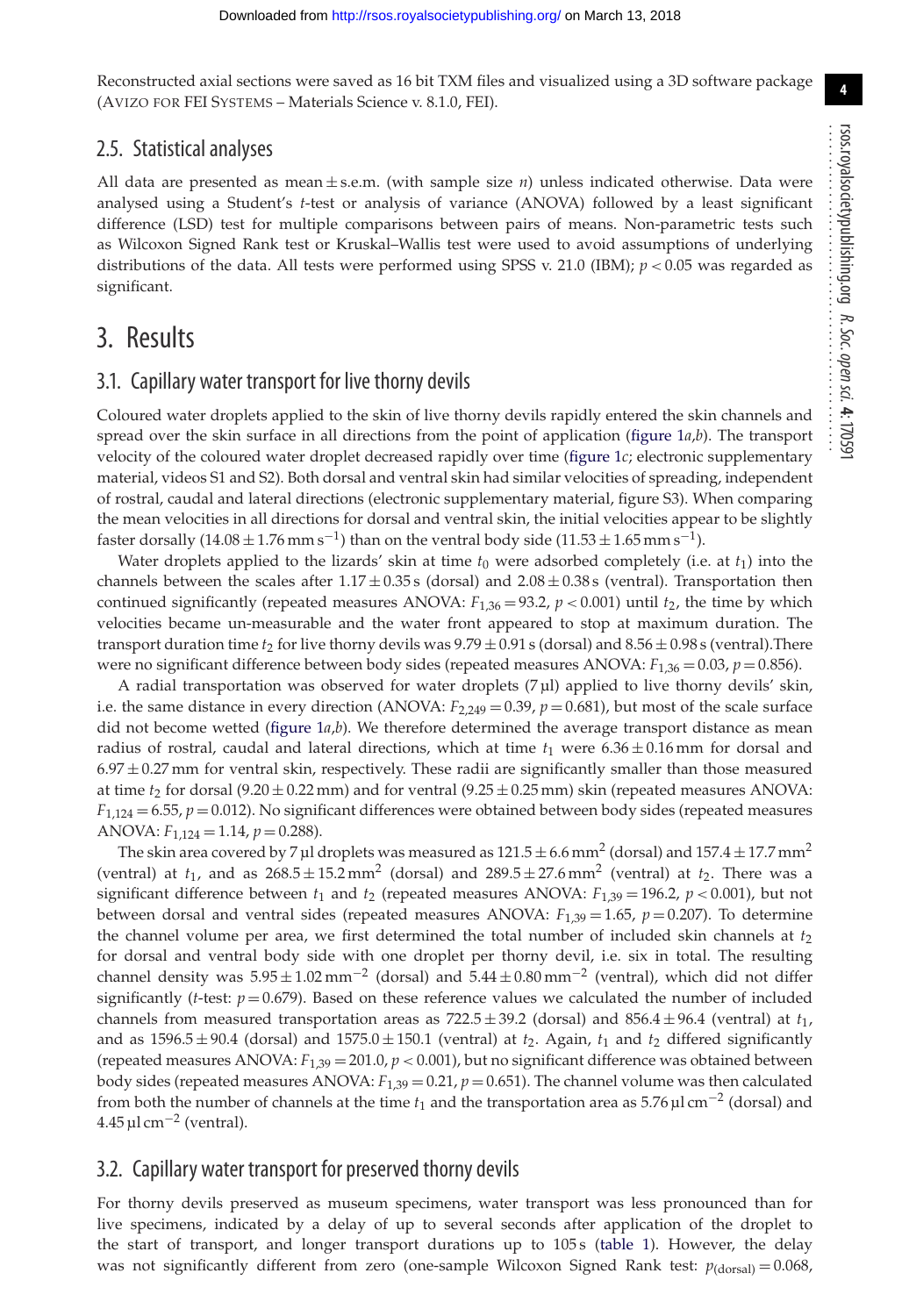<span id="page-4-0"></span>

**Figure 1.** Capillary water transport of 7 µl droplets on the skin of *Moloch horridus*. (*a*) Dorsal surface. (*b*) Ventral surface. (*c*) Velocity on different body sides. Error bars indicate s.e.m.;  $n = 22$  (dorsal),  $n = 19$  (ventral).

<span id="page-4-1"></span>**Table 1.** Capillary transport of coloured water droplets by the skin of preserved specimens of *Moloch horridus*. Values are given as mean  $\pm$  s.e.m.; number of analysed videos is given in brackets. A Kruskal–Wallis test was used to test for potential differences of the medians.

|              | dorsal (6)              | ventral (3) | lateral head (6) |                                   |
|--------------|-------------------------|-------------|------------------|-----------------------------------|
| duration (s) | 29 5 <del>1 1</del> 5 3 | $117 + 54$  |                  | $\chi_{(2)}^2 = 0.692; p = 0.708$ |
| delay (ms)   | $1800 + 4759$           | $347 + 347$ | <b>ጋበ</b> ነ      | $\chi_{(2)}^2 = 3.074; p = 0.215$ |

 $p_{(ventral)} = 0.317$ ,  $p_{(head)} = 0.109$ ). The subsequent transport duration was shortest for ventral skin and longest for dorsal skin, whereas duration for lateral head skin was intermediate [\(table 1\)](#page-4-1).

#### 3.3. Morphology of skin channels

Single water droplets were distributed over the lizards' skin immediately after application. Water adsorption and transport occurred mainly within the channels between the overlapping scales [\(figure 1](#page-4-0)*a*,*b*) and the scale surface remained un-wetted. The channel cavity is open towards the skin surface [\(figure 2](#page-5-0)*a*,*b*), and transported water is visible when the channels are filled or adjacent parts of the scales are wetted. We used shed skin layers to measure morphological parameters such as network structure, channel length and width, using their topological negatives. The channels encircle irregularly hexagonal scales with large spines, so the broad channel network has an almost hexagonal structure [\(figure 2](#page-5-0)*c*,*d*). In this hexagonal arrangement the longitudinal oriented channels had

rsos.royalsocietypublishing.org

*R. Soc.*

 *open*

 *sci.* **4**: 170591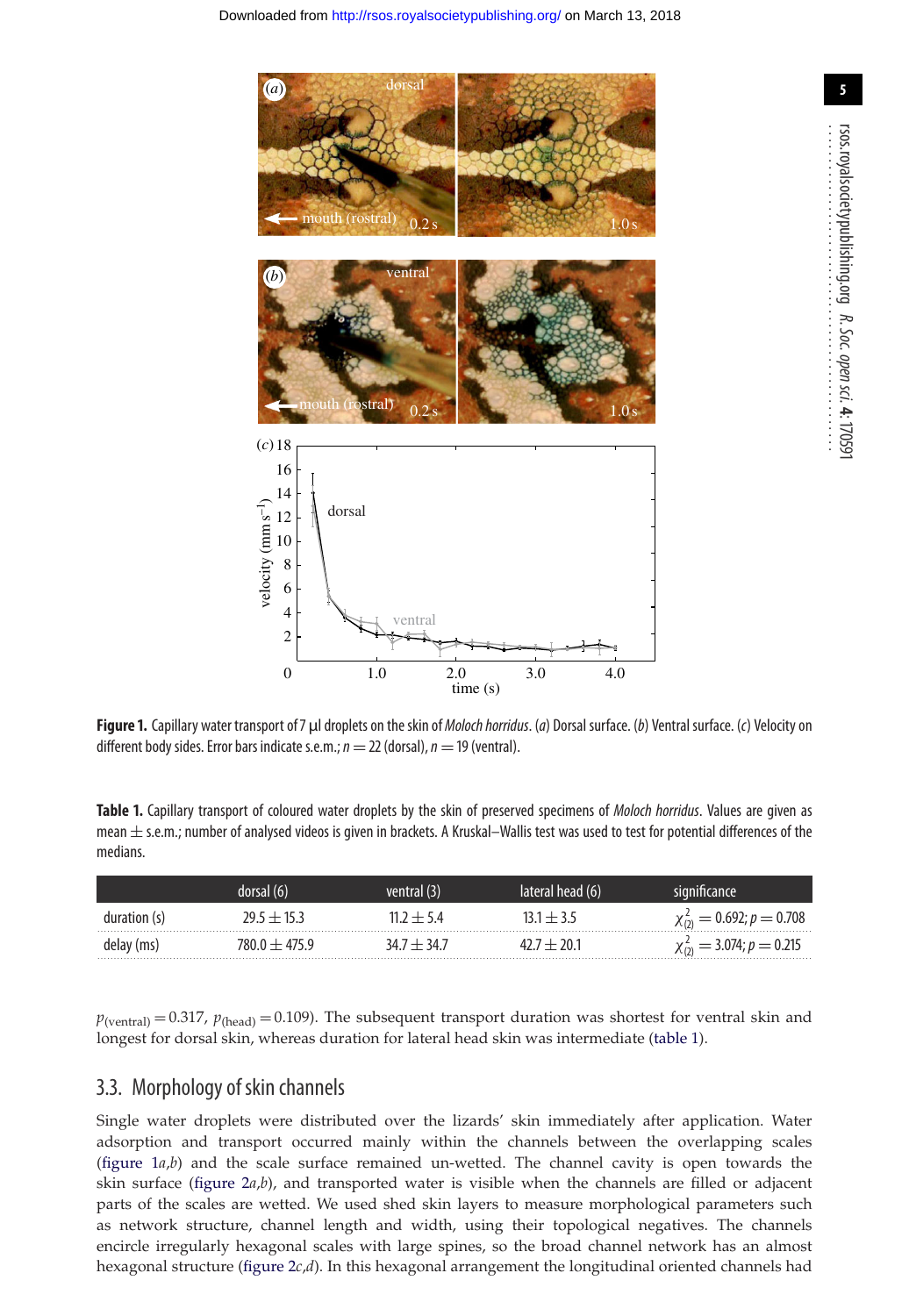<span id="page-5-0"></span>

**Figure 2.** Skinmorphology of*Moloch horridus*with capillary channels in betweenthescales.(*a*) Dorsalscaletopography by SEM imaging. (*b*)Overlapping of dorsalscales.(*c*) Innerside of ventral exuviae. The length of capillaries(white bar)was determined asthemean distance between the intersection points with two other capillaries (geometric centre of a circle (here: black circle) placed in the intersection area). (*d*) Scheme of hexagonal capillary network structure. The values for modelling are indicated; pitch *p*, scale radius *s*, width of channel *w*.

|                            | longitudinal          | lateral               | t-test      |
|----------------------------|-----------------------|-----------------------|-------------|
| length of capillaries (µm) |                       |                       |             |
| dorsal                     | $366.9 \pm 15.5(51)$  | $308.9 \pm 15.2(27)$  | $p = 0.017$ |
| ventral                    | $485.8 \pm 20.3$ (34) | $284.4 \pm 18.9$ (19) | p < 0.001   |
| t-test                     | p < 0.001             | $p = 0.315$           |             |
| width of capillaries (µm)  |                       |                       |             |
| dorsal                     | $186.0 \pm 6.6(51)$   | $189.4 \pm 8.8$ (27)  | $p = 0.761$ |
| ventral                    | $158.3 \pm 5.3(34)$   | $197.2 \pm 9.9(19)$   | p < 0.001   |
| t-test                     | $p = 0.003$           | $p = 0.562$           |             |

<span id="page-5-1"></span>**Table 2.** Length and width of capillary channels. Values are given as mean  $\pm$  s.e.m. (*n*).

a length of  $366.9 \pm 15.5 \,\text{\upmu m}$  (dorsal) and  $485.8 \pm 20.3 \,\text{\upmu m}$  (ventral), and were significantly longer than laterally oriented channels (dorsal: 308.9 ± 15.2 µm, ventral: 284.4 ± 18.9 µm; *t*-tests: *p* < 0.017) [\(table 2\)](#page-5-1). A significant difference between dorsal and ventral sides was only found for longitudinal channels, i.e. in length (*t*-tests:  $p_{(long)} < 0.001$ ;  $p_{(latent)} = 0.315$ ), whereas the width was significantly larger for the dorsal side (186.0 ± 6.6 µm) than ventral side (158.3 ± 5.3 µm; *t*-tests:  $p_{\text{(long)}} = 0.003$ ;  $p_{\text{(lateral)}} = 0.562$ ) [\(table 2\)](#page-5-1).

Removing single scales from skin samples allowed the bottom of the channels to be visible. Here, numerous protrusions of varying size and shape are found [\(figure 3](#page-6-0)*a*). However, such extensions into the channel cavity were only found at their bottom [\(figure 3](#page-6-0)*b*,*c*). Micro-computer tomographic measurements revealed an irregular shape of the channels with their surface covered by the same micro-ornamentation (Oberhäutchen) as the scales [\(figure 3](#page-6-0)*c*). Skin casts of the channels give the negative skin topography and the protrusions appear as numerous elliptical or round shaped inversions [\(figure 3](#page-6-0)*d*). This was used to measure size parameters of the protrusions; their diameter varied between  $30 \,\mu m$  and  $150 \,\mu m$ . The distance between two protrusions, i.e. the 'partial wall' formed between two inversions, was considered to be a sub-channel; its size was significantly smaller for dorsal skin  $(19.1 \pm 1.1 \,\text{\mu m})$  than ventral skin  $(25.1 \pm 1.5 \,\text{\mu m})$ ; *t*-test:  $d_f = 78$ ,  $p = 0.002$ ).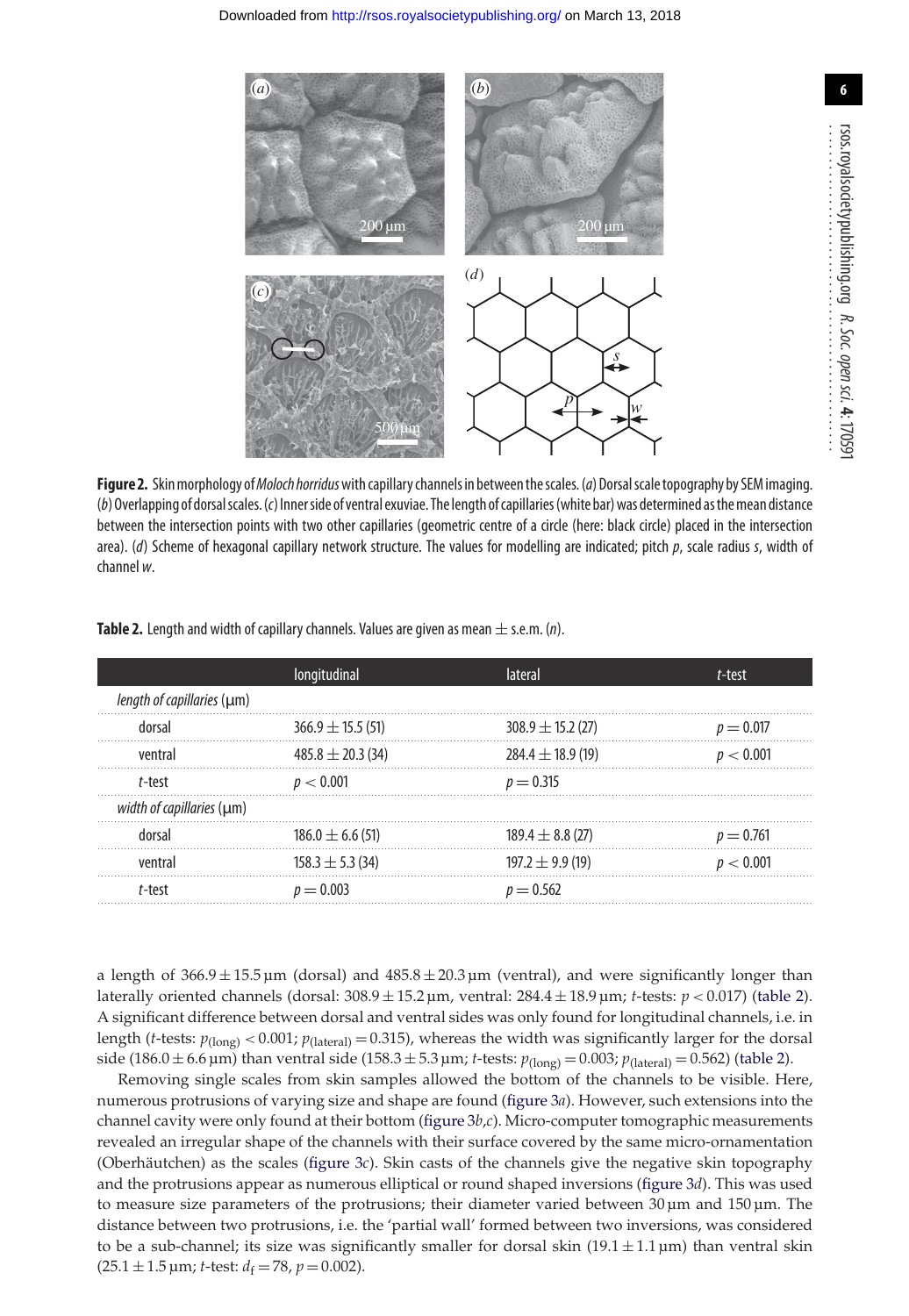<span id="page-6-0"></span>

**Figure 3.** Protrusions in capillary channels of *Moloch horridus*. (*a*) Top view on channels surrounding removed scale (black arrow). Protrusions (white arrows) reach into the channel cavity. (*b*) Light microscopy ofshedskin on casting material (m). The channel cavity (c) formed by a thin keratin layer (k) of the exuviae is well preserved. Orientation of exuviae is indicated by inner side (i). (*c*) Cross section through skin using µCT. The microstructure extends to the channel surface (black arrow) and protrusions (white arrows) reach into the channel cavity. (*d*) SEM imaging of skin cast from ventral side, i.e. negative form of skin channel topology.

#### 3.4. Modelling of water transport

To evaluate whether the measured channel parameters are sufficient to describe the observed dynamics of water transport depicted in [figure 1,](#page-4-0) we tested different mathematical models to fit our data for the skin water transport. The measured velocities could not be fitted using a Washburn dynamics function as velocities were generally overestimated. Recently, Chandra & Yang [\[37\]](#page-11-20) described a dynamic function that contributes more to surface structures, hence friction forces. Besides the measured channel morphometric values, only the contact angle within the channels and the channel depth needed to be modelled. In a first step, the complex skin morphology was abstracted to a structured surface, containing hexagonal pillars (i.e. scales) surrounded by a network of capillary channels. The transport distance of single water droplets becomes dimensionless when divided by the initial droplet radius:  $\lambda = (R - R_0)/R_0$ . According to this simplification, the measured velocities were modelled with a dynamics function as follows:

$$
(1+\lambda)^2 \ln(1+\lambda) - \frac{\lambda^2 + 2\lambda}{2} = \tau,\tag{3.1}
$$

with the dimensionless transport distance  $\lambda$  and dimensionless time  $\tau$ . Solving equation (3.1) for time *t* yields:

$$
\left( (1+\lambda)^2 \ln(1+\lambda) - \frac{\lambda^2 + 2\lambda}{2} \right) \left( \frac{\kappa \eta R_0^2}{2h\gamma \left(\cos\theta (r-\phi) - 1 + \phi\right)} \right) = t,\tag{3.2}
$$

where *h* is the capillary height, *r* the roughness factor (i.e. ratio of actual surface area to its projection), φ the fraction of the horizontally projected area covered by the scale basis, and *R*<sup>0</sup> the initial radius of the applied droplet. Some of these geometrical parameters are summarized as  $\kappa = 1 + h^2/p^2 \ln(p/s)$ , with the average centre-to-centre distance (pitch) *p* and the scale radius *s* (i.e. inner diameter of hexagonal scale basis). The geometrical parameters were determined prior to modelling [\(table 3,](#page-7-0) [figure 2\)](#page-5-0), and contact angle  $\theta$  and fraction of projected scale area  $\phi$  were used as variable fit parameters.

Modelling the data reflected the measured values [\(figure 4\)](#page-7-1). Most input parameters were measured and the modelled contact angles were in the typical range of skin contact angles for both body sides, i.e.  $\theta = 44.38^{\circ}$  (dorsal) and  $\theta = 45.92^{\circ}$  (ventral). The obtained values of the projected scale area fraction  $\phi$ , i.e.  $\phi = 0.599$  (dorsal) and  $\phi = 0.630$  (ventral), were close to those calculated from light microscopic measurements of scale size (dorsal: 0.591, ventral: 0.628; [table 3\)](#page-7-0) [\(figure 4\)](#page-7-1).

**7**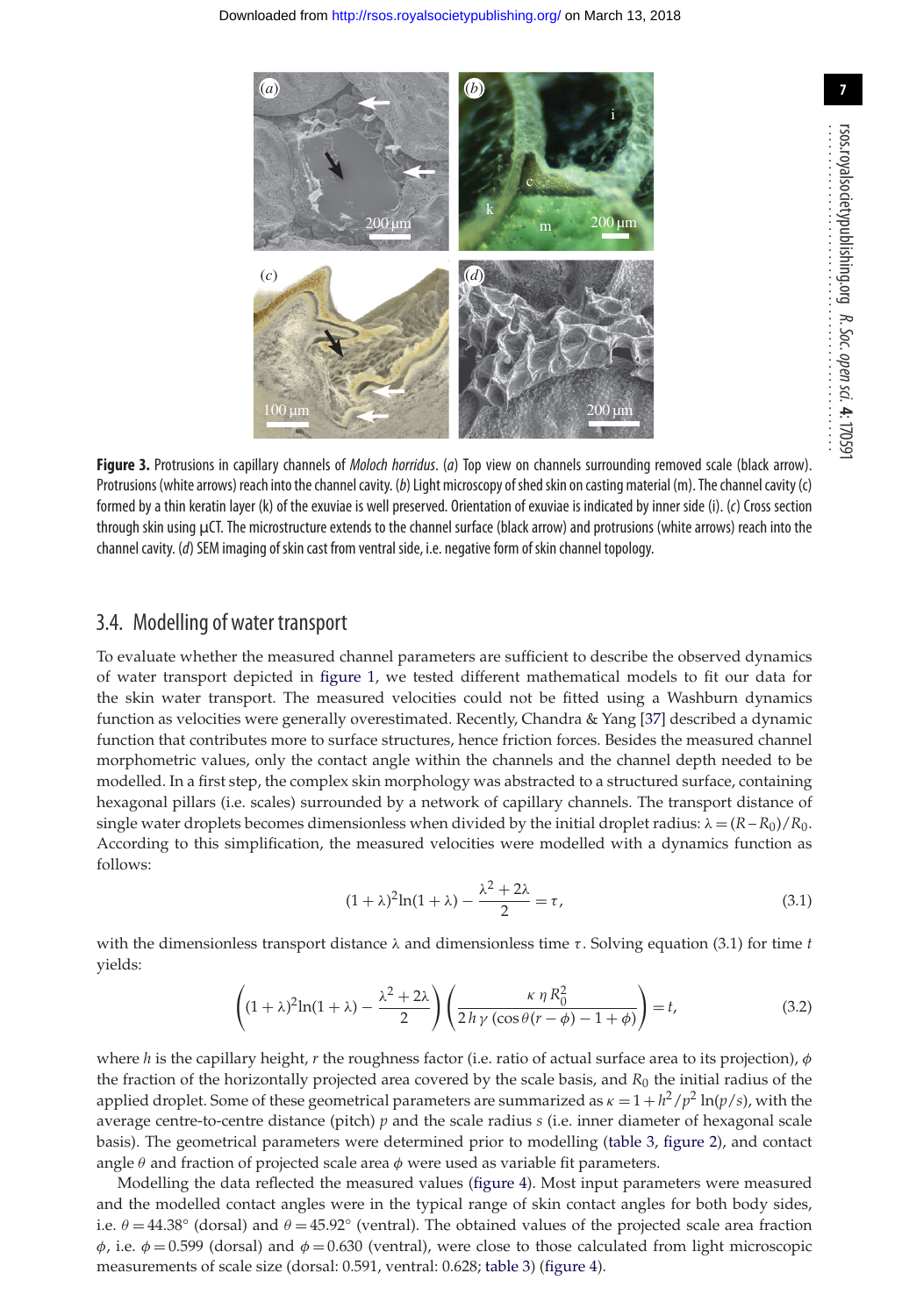<span id="page-7-1"></span>

Figure 4. Water transport by the skin of *Moloch horridus* modelled with the dynamics function after Chandra and Yang [\[37\]](#page-11-20), i.e. equation (3.2). Lambda is the dimensionless transport distance, with measured data (black), corresponding fit (blue) and 95% confidence interval (green). (*a*) Dorsal surface, (*b*) ventral surface. The fit parameters were determined as:  $\phi = 0.599$ ,  $\theta = 44.38^{\circ}$  (*a*) and  $\phi = 0.630$ ,  $\theta = 45.92^{\circ}$  (*b*).

<span id="page-7-0"></span>**Table 3.** Parameters determined for modelling the skin water transport using equation (3.2) [\[37\]](#page-11-20). Except for*h*, all values were measured from SEM images or light microscopic images (cf. figures [3](#page-6-0) and [4\)](#page-7-1).

| scale radius s (mm)                      | በ 306 | 0 325 |
|------------------------------------------|-------|-------|
| pitch $p \, (mm)$                        | በ 798 | በ ጸንን |
| initial droplet radius $R_0$ (mm)        |       |       |
| roughness factor $r(-)$                  | 1660  | 1665  |
| fraction projected scale area $\phi$ (-) |       | 628   |
| capillary height $h$ ( $\mu$ m, assumed) |       |       |

## 4. Discussion

We found for the thorny devil, as has been previously reported [\[19](#page-11-3)[,21,](#page-11-8)[23](#page-11-17)[,25\]](#page-11-4), that water is transported in channels between the scales rather than simply spread over the skin surface, as most of the scale surfaces are not covered by water during transport [\(figure 1\)](#page-4-0). The transport parameters of single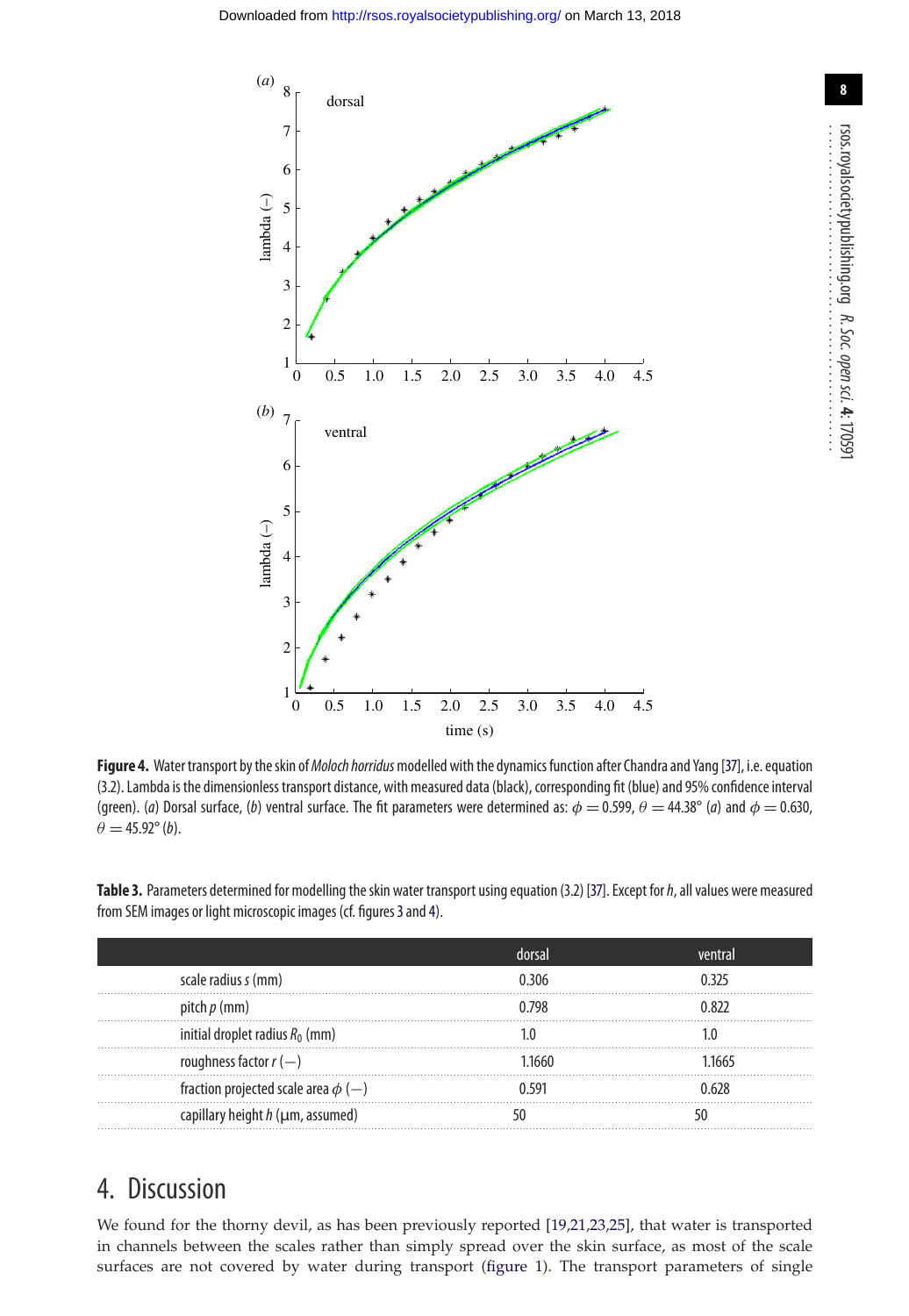<span id="page-8-0"></span>Table 4. Calculated capillary cross section from water droplet volume and capillary length at time  $t_1$ , and corresponding radius or edge length for round or square capillaries, respectively. Calculation based on capillary length of 461 μm (dorsal) and 474 μm (ventral), number of capillaries (see text) and 7  $\mu$ l droplet volume. Data are mean  $\pm$  s.e.m.

| body side           | cross section $(\mu m^2)$ | radius $(\mu m)$ | edge length   |
|---------------------|---------------------------|------------------|---------------|
| dorsal ( $n = 22$ ) | $22\,477 \pm 1408$        | $838 + 25$       | $148.6 + 4.5$ |
| ventral $(n = 19)$  | $71834 + 7749$            | $808 + 49$       | 143 3 $+$ 8 7 |

water droplets, i.e. velocity, transport duration and covered area, do not differ between dorsal and ventral body surfaces. Water transport capacity could be divided into two phases, which correlates with morphological structures; phase 1 is from application of a water droplet to it becoming incorporated (soaked) into the skin (i.e. from  $t_0$  to  $t_1$ ), and phase 2 until when the soaked droplet stops spreading, (i.e. from  $t_1$  to  $t_2$ ). No directional transport of water droplets was observed for thorny devil skin, unlike for the Texas horned lizard *Phrynosoma cornutum* and the Horvath's toad headed agama *Phrynocephalus horvathi* [\[19](#page-11-3)[,30,](#page-11-11)[38\]](#page-11-21).

#### 4.1. Capillary filling during water transport

When water droplets are completely adsorbed (soaked) into the capillary channels at *t*1, i.e. after about 2 s, the channels can be considered to be entirely filled. As transportation continues significantly thereafter, resulting in greater area covered and thus more capillaries included, it seems logical that the channels within the spreading area can now only be filled partially. Hence, we calculated the proportion of applied water volume to the theoretical channel volume at the time that the droplet is adsorbed (*t*1) and the time when transportation stops at *t*2.

Based on gross observations and SEM analysis of the skin and shed skin layers, the skin channel system can be generalized as a hexagonal capillary network (figures [1](#page-4-0) and [2\)](#page-5-0). For an ideal hexagon pattern (depicted in [figure 2](#page-5-0)*d*), each edge (i.e. capillary) is neighbour to 2/6 of the hexagonal circumference, hence to 1/3 of the corresponding area. Then, the mean length of channels can be calculated geometrically from measured number of channels per area as  $461.0 \pm 38.5 \,\mathrm{\upmu m}$  (dorsal) and  $474.3 \pm 30.7 \,\mu$ m (ventral). This is more than the length of longitudinal channels measured from SEM analysis of shed skin layers for dorsal side (366.9  $\mu$ m, *t*-test:  $p_{(dorsal)} = 0.044$ ) but statistically the same as for ventral side (485.8 µm, *t*-test: *p*(ventral) = 0.745). The precise cross-sectional shape of the channels can be neglected in calculating the volume of the channels. Hence, we determined the average cross-sectional area by the total length of channels involved at the time the applied droplet of  $7 \mu$ l is soaked into the channels (i.e. at  $t_1$ ) as  $22\frac{477 \pm 1408 \,\mu m^2}{}$  (dorsal) and  $21\frac{834 \pm 2749 \,\mu m^2}{}$  (ventral). Compared to simple geometric shapes, this would correspond to particular radii or edge lengths [\(table 4\)](#page-8-0). The calculated proportion of filled channel volume at the time the droplet is adsorbed into the skin at  $t_1$  is assumed to be 1.00, and when transportation stops (i.e.  $t_2$ ) it is  $0.46 \pm 0.02$  for dorsal and  $0.55 \pm 0.04$  for ventral body side (no significant difference;  $t$ -test:  $p = 0.06$ ). Such half-filling of the capillary channel system seems to correspond with the morphology of skin channel structures.

#### 4.2. Potential influence of channel morphology on water transport

The 50% filling of the channel system at the time that transportation ceases is potentially related to particular morphological structures. Numerous protrusions into the channel cavities have been described as surface enlargements in a previous study [\[23\]](#page-11-17). We found that such protrusions form a sub-channel structure, i.e. smaller capillaries within the main channels [\(figure 3\)](#page-6-0), and estimated the volume of these sub-channels to be about 50% of total channel volume. The width of sub-channels was estimated as about the same as the distances between two inversions from the inside view of shed skin layers, i.e. 19.1 µm (dorsal) and 26.4 µm (ventral). This is smaller than the up to 50 µm reported for *Moloch* [\[35\]](#page-11-18) and *Phrynosoma* [\[23\]](#page-11-17).

As capillary forces are inversely proportional to the capillary diameter, smaller channels can transport water over a greater distance (or height). Hence, we suggest that there is an important functional role of the sub-channel space for water transport, and the hierarchical capillary systems appear to be an adaptation for moisture-harvesting lizards such as *M. horridus* and *P. cornutum*. We suggest that the large capillary spaces between the scales quickly adsorb water into this dendritic hexagonal capillary

**9**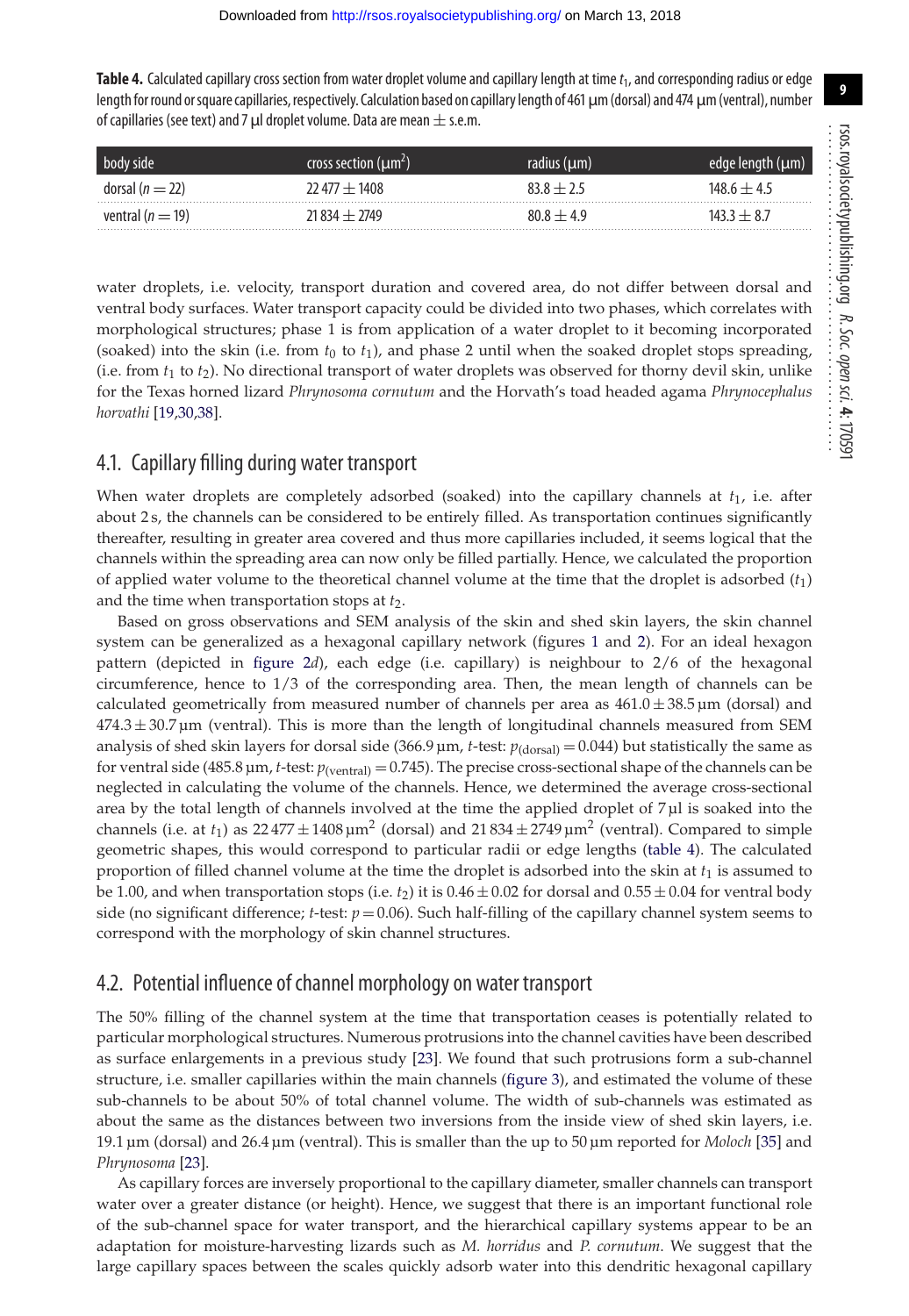system, and the sub-channel spaces transport water over greater distances. We calculated this extension in transport distance to be about 39%, making the sub-channel structure a significant distance extender for transport of water over the skin.

We calculated the channel volume as  $5.76 \mu\text{Lcm}^{-2}$  (dorsal) and  $4.45 \mu\text{Lcm}^{-2}$  (ventral), which reflects the significant differences in channel width (dorsal: 186 µm, ventral: 158 µm). However, the difference in width of sub-channels was reversed (dorsal: 19.1 µm, ventral: 26.4 µm). Considering that sand shovelling behaviour has been observed in a previous study [\[21\]](#page-11-8), it seems likely that these morphological differences are minor adaptations to water uptake and transport. A ventral contact to moist sand could require smaller main capillary channels to overcome the sand water potential, whereas gravity can be used for sand water uptake on dorsal body surface which may only require larger main capillaries for transportation, but smaller sub-channels for distance extension.

## 4.3. Differences between live and preserved thorny devils

Water transportation by skin of live *Moloch horridus* was characterized by durations between 8.6 ± 0.8 s (ventral) and  $9.8 \pm 1.0$  s (dorsal) and no delay, i.e. all water droplets were transported immediately after application. Compared to live specimens, durations for the skin of preserved specimens were significantly longer for dorsal side (29.5  $\pm$  15.3 s, Mann–Whitney *U* test:  $p = 0.038$ ), whereas no difference was found for ventral skin  $(11.2 \pm 5.4 s)$ , Mann–Whitney *U* test:  $p = 0.363$ ). However, other than these quantitative differences, water transport for live and preserved specimens was in principle similar. The quantitative differences can possibly result from the alcohol used for preservation. Although specimens were dried for about one hour, an alcohol residue might remain in the channels, and as any residual alcohol can be neither quantified nor controlled, its influence can only be speculated upon. We would expect residual alcohol to facilitate capillary uptake and distribution of water, because of the lower surface tension of alcohol than water. Furthermore, the alcohol storage could remove cutaneous lipids and other molecules [\[39\]](#page-11-22), and this might alter the wettability of the skin keratin layer and hence water transport. However, such removal/altering of molecules appeared very slow as no effects of preservation of shed skin layers could be observed (unpublished observation). Thus, although precise measurement of the transport properties of the skin requires live specimens, data from preserved lizards can still be useful as an indicator of a possible, but non-quantitative, role of the skin for moisture-harvesting.

## 4.4. Modelling of skin water transport

Transportation of droplets applied to the lizard's skin continued significantly after complete adsorption of the droplet. This continued transportation could result from the sub-channel structure, which is considered to enhance the transport distance based on greater capillary forces. The abstracted skin morphology of thorny devils describes hexagonal pillars (i.e. scales) surrounded by a network of capillary channels. Similar systems have been modelled with a Washburn dynamics function (transport distance  $\sim$  time<sup>0.5</sup> [\[40](#page-11-23)[,41\]](#page-11-24)). However, the Washburn model had been found to overestimate the transport velocities for surface channel structures formed by pillars. The dynamics function of Chandra and Yang [\[37\]](#page-11-20) contributes stronger to geometrical surface parameters and hence friction forces (equation (3.2)) to overcome the limitation of the Washburn model [\[37\]](#page-11-20).

Taking such potential major influence of sub-channels into account, a system with principally constant water source could be a reasonable contribution to the obtained transportation properties [\[37\]](#page-11-20). Applying this dynamic yielded reasonable fit parameters, i.e. contact angle  $\theta$  and fraction of projected scale basis area  $\phi$ ; measured and fitted parameters were very similar and contact angles of about 45 $\degree$  are likely to reflect the wettability of thorny devil skin as described previously [\[19\]](#page-11-3). Most input parameters were measured and those modelled were in the typical range of thorny devil skin. Therefore, we suggest that water transport by the skin of thorny devils can be modelled by the dynamics function of Chandra and Yang [\[37\]](#page-11-20), showing that wetting effects have a dominant influence on skin water transport.

# 5. Conclusion

The ability to transport water using the integument appears to be a major adaptation of thorny devils to their habitat. The complex nature of skin channels itself suggests an important adaptational role of integumental water transport, along with the remarkable convergence of skin structure and function in this regard for *Moloch horridus* and *Phrynosoma cornutum*. Skin water transport of thorny devils was symmetric (unlike for *P. cornutum*), i.e. the applied 7 µl water droplets were transported radially over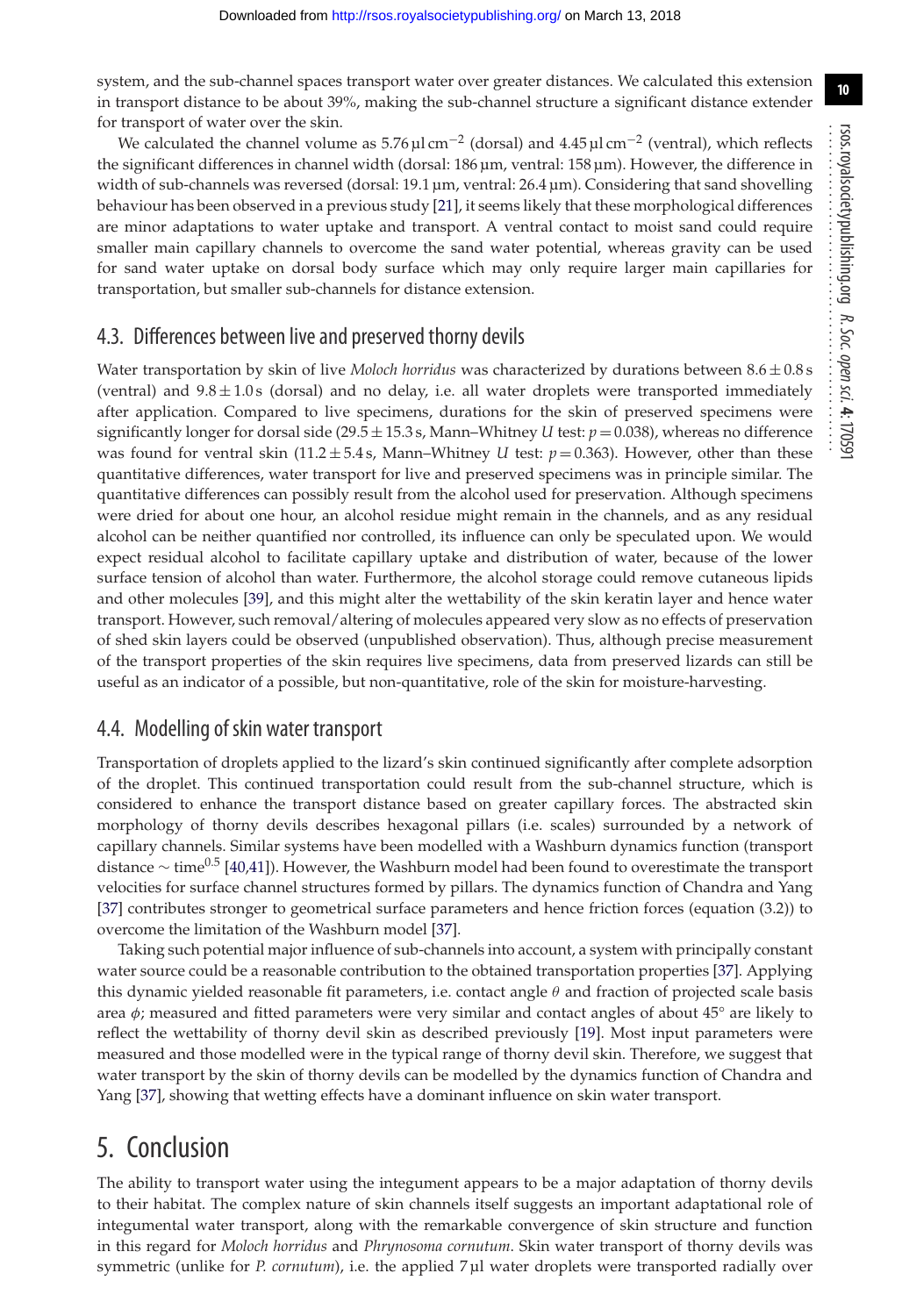**11**

more than 9.2 mm within about 10 s. This transport takes place within about 1600 channels of the hexagonal capillary network, each with an average length between 284 µm and 486 µm.

In addition to the two basic biophysical/morphological requirements of moisture harvesting, i.e. hexagonal channel network between the scales and their micro-ornamentation, we describe how these channels are hierarchically structured. The division of the large channels into smaller sub-channels is proposed as a further structural adaptation. Large channels between the scales can quickly adsorb water into their high-volume channel system. The sub-channel structures, formed by protrusions within the larger cavities, appear to act as distance extenders for capillary water transport by about 39%. Thorny devils would further benefit from water transport in hierarchically structured channels as this potentially reduces the volume of water required for drinking. Hence, we propose that the sub-channel structure is an important morphological adaptation.

The complex skin morphology of thorny devils was modelled as a surface channel structure formed by pillars. A system with a principally constant water source was found to be a reasonable contribution to the obtained transportation properties. We showed that the water transport by the skin can be modelled using a dynamics function by Chandra & Yang [\[37\]](#page-11-20), for which most morphological input parameters could be measured.

Unfortunately, we have shown that the quantitative measurement of skin water transport and the ability to harvest moisture with the integument requires live specimens, precluding the study of museum-preserved specimens for detailed and quantitative aspects of cutaneous water transport, although the basic morphological requirements for skin water transport are still apparent.

Ethics. All experiments on thorny devils were approved by the Animal Ethics Committee of the University of Western Australia (RA/3/100/1260). Thorny devils were collected under licence from the Department of Parks and Wildlife (SF009451). Permission to collect thorny devils at Mt. Gibson mine site was granted by Jessica Sackman and Mount Gibson Iron Limited. Animals were collected by Graham Thompson and co-workers.

Data accessibility. Data are available in the electronic supplementary material.

Authors' contributions. P.C., W.B. and P.C.W. designed the study. P.C. conducted the experiments under supervision of P.C.W. F.J.E. and P.H.K. analysed the data and performed SEM analyses. J.S. conducted the µCT scans and wrote corresponding parts of the manuscript. P.C., P.C.W. and W.B. interpreted the results and wrote the manuscript. All authors gave final approval for publication.

Competing interests. The authors declare no competing interests.

Funding. Financial support came from RWTH Aachen University within RFwN stipendary, the Institute of Biology II (Zoology), RWTH Aachen University and the European Commission within the project LiNaBioFluid (665337).

Acknowledgements. The authors thank Graham Thompson and co-workers for their kind help with collecting lizards, and Jessica Sackman and Mount Gibson Iron Limited for permission to collect thorny devils at their Mt. Gibson mine site. We thank Paul Doughty for access to the Western Australian Museum collection. Special thanks go to the RWTH Aachen University, Germany, and the University of Western Australia, Australia, for supporting this study. We thank Shane Maloney for kindly providing the iodine contrast medium. The Animal Ethics Committee of the University of Western Australia is acknowledged for approval of the experiments.

# References

- <span id="page-10-0"></span>1. Lillywhite HB, Licht P. 1974 Movement of water over toad skin: functional role of epidermal sculpturing. *Copeia***1974**, 165–171. [\(doi:10.2307/1443019\)](http://dx.doi.org/10.2307/1443019)
- 2. Lillywhite HB, Stein BR. 1987 Surface sculpturing and water retention of elephant skin. *J. Zool.***211**, 727–734. [\(doi:10.1111/j.1469-7998.1987.tb04483.x\)](http://dx.doi.org/10.1111/j.1469-7998.1987.tb04483.x)
- 3. Louw GN. 1972 The role of advective fog in the water economy of certain Namib Desert animals.*Symp. Zool. Soc. Lond.***31**, 297–314.
- 4. Tracy CR, Laurence N, Christian KA. 2011 Condensation onto the skin as a means for water gain by tree frogs in tropical Australia. *Am. Nat.***178**, 553–558. [\(doi:10.1086/661908\)](http://dx.doi.org/10.1086/661908)
- 5. Glaudas X. 2009 Rain-harvesting by the southwestern speckled rattlesnake (*Crotalus mitchellii pyrrhus*).*Southwest. Nat.***54**, 518–521. [\(doi:10.1894/WL-23.1\)](http://dx.doi.org/10.1894/WL-23.1)
- 6. Repp RA, Schuett GW. 2008 Western diamond-backed rattlesnakes,*Crotalus atrox* (Serpentes: Viperidae), gain water by harvesting

and drinking rain, sleet, and snow.*Southwest. Nat.* **53**, 108–114. [\(doi:10.1894/00384909\)](http://dx.doi.org/10.1894/00384909)

- <span id="page-10-1"></span>7. Ishii D *et al.*2013 Water transport mechanism through open capillaries analyzed by direct surface modifications on biological surfaces.*Sci. Rep.***3**, 3024. [\(doi:10.1038/srep03024\)](http://dx.doi.org/10.1038/srep03024)
- <span id="page-10-2"></span>8. Han YL*et al.*2017 Collective wetting of a natural fibrous system and its application in pump-free droplet transfer. *Adv. Funct. Mater.***27**, 1606607. [\(doi:10.1002/adfm.201606607\)](http://dx.doi.org/10.1002/adfm.201606607)
- 9. Brown PS, Bhushan B. 2016 Bioinspired materials for water supply and management: water collection, water purification and separation of water from oil.*Phil. Trans. R. Soc. A* **374**, 20160135. [\(doi:10.1098/rsta.2016.0135\)](http://dx.doi.org/10.1098/rsta.2016.0135)
- <span id="page-10-3"></span>10. Koch K, Barthlott W. 2009 Superhydrophobic and superhydrophilic plant surfaces: an inspiration for biomimetic materials.*Phil. Trans. R. Soc. A* **367**, 1487–1509. [\(doi:10.1098/rsta.2009.](http://dx.doi.org/10.1098/rsta.2009.0022) [0022\)](http://dx.doi.org/10.1098/rsta.2009.0022)
- <span id="page-10-4"></span>11. Ahmad Z, Ahmad I, Patel F. 2010 Fog collection by mimicking nature. *J. Biomim. Biomater. Tissue Eng.* **8**, 35–43. [\(doi:10.4028/www.scientific.net/JBBTE.](http://dx.doi.org/10.4028/www.scientific.net/JBBTE.8.35) [8.35\)](http://dx.doi.org/10.4028/www.scientific.net/JBBTE.8.35)
- <span id="page-10-6"></span>12. Malik FT, Clement RM, Gethin DT, Krawszik W, Parker AR. 2014 Nature's moisture harvesters: a comparative review. *Bioinspir. Biomim.* **9**, 031002. [\(doi:10.1088/1748-3182/9/3/](http://dx.doi.org/10.1088/1748-3182/9/3/031002) [031002\)](http://dx.doi.org/10.1088/1748-3182/9/3/031002)
- 13. Parker AR, Lawrence CR. 2001 Water capture by a desert beetle. *Nature* **414**, 33–34. [\(doi:10.1038/](http://dx.doi.org/10.1038/35102108) [35102108\)](http://dx.doi.org/10.1038/35102108)
- <span id="page-10-5"></span>14. Zheng Y, Bai H, Huang Z, Tian X, Nie FQ, Zhao Y, Zhai J, Jiang L. 2010 Directional water collection on wetted spider silk. *Nature* **463**, 640–643. [\(doi:10.1038/nature08729\)](http://dx.doi.org/10.1038/nature08729)
- <span id="page-10-7"></span>15. Lee A, Moon MW, Lim H, Kim WD, Kim HY. 2012 Water harvest via dewing.*Langmuir* **28**, 10 183–10 191. [\(doi:10.1021/la301](http://dx.doi.org/10.1021/la3013987) [3987\)](http://dx.doi.org/10.1021/la3013987)